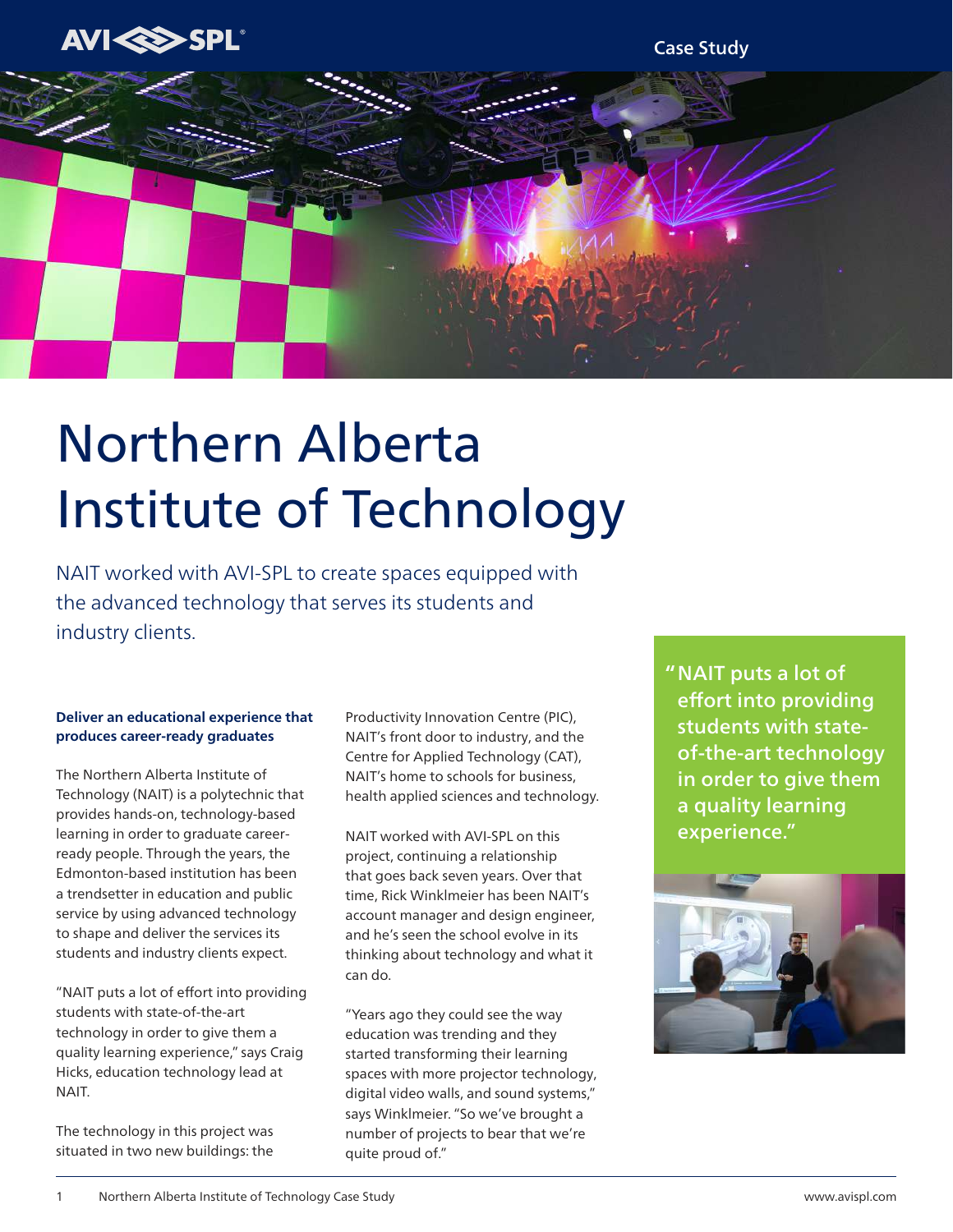

#### **Create the experiences learners need to train for their careers**

The Centre for Applied Technology (CAT) is the second newest building on the main campus and is NAIT's largest building by number of classrooms and meeting spaces. It's also where AVI-SPL's team had to make sure the spaces lived up to NAIT's vision for them: giving students the experience they need to prepare for their careers.

"CAT brings together business students and health students in unique lab spaces that offer hands-on training that's not possible elsewhere," says Graham Werstiuk, an instructor in respiratory therapy at NAIT.

Across 160 classrooms and meeting rooms, AVI-SPL implemented the technology that helps instructors deliver course content that engages students. With AMX control systems, teachers and students alike can direct content from various sources to Sharp displays. They can also connect to Epson's BrightLink projectors, which are used to share and annotate documents and images. As it did with AMX and Sharp, NAIT has standardized on Epson, with over 1,200 projectors on campus, including all the classrooms.

"We like Epson projectors because they're bright, they're easy to maintain, and they're cost-effective to service," says Jason Tyler, audio-visual technician at NAIT.

Complementing those images is the high-quality sound delivered via Shure microphones, which can expand to additional frequencies and ensure that even students in the back of the room can clearly hear the instruction. Inside the CAT building, the Centre for Advanced Medical Simulation (CAMS) features specialized learning theaters that immerse learners in realistic environments. Instructors can observe

students through one-way glass while recording the audio and video of their training.

"We train a lot of first responders, and we need them to perform at a high level," says Werstiuk. "This center gives us a unique tool to prepare them for that."

One of its high-profile areas is a 360-degree theater holodeck that places students in simulated, controlled environments so they can train for real events amidst wind, sounds, and other situations that might pose a challenge.

Epson projectors and Christie's Pandoras Box software drive the 3D projection mapping that creates the visuals. To create a fully immersive experience, AVI-SPL also provided a custom-designed audio and lighting system and truss assembly.

"Places like Disney World are using Pandoras Box for their 3D mapping," says Tyler. "Nothing else could come close to what we were trying to achieve."

In common areas, Sharp displays function as digital signage, which typically shares information for students and announcements about upcoming events.

NAIT monitors and manages the above areas, and a host of other networkconnected devices across campus using AMX's Resource Management Suite (RMS). NAIT's two AMX programmers can customize the system so that it meets their exact needs, such as providing remote monitoring and servicing in the event of a failure, as well as remote firmware upgrades for all devices all at once, saving countless hours of time for the NAIT support team.

The CAT building jump-started a digital transformation in other areas, including the Productivity Innovation Centre (PIC). Where CAT is focused on student

We train a lot of " first responders, and we need them to perform at a high level. This center gives us a unique tool to prepare them for that."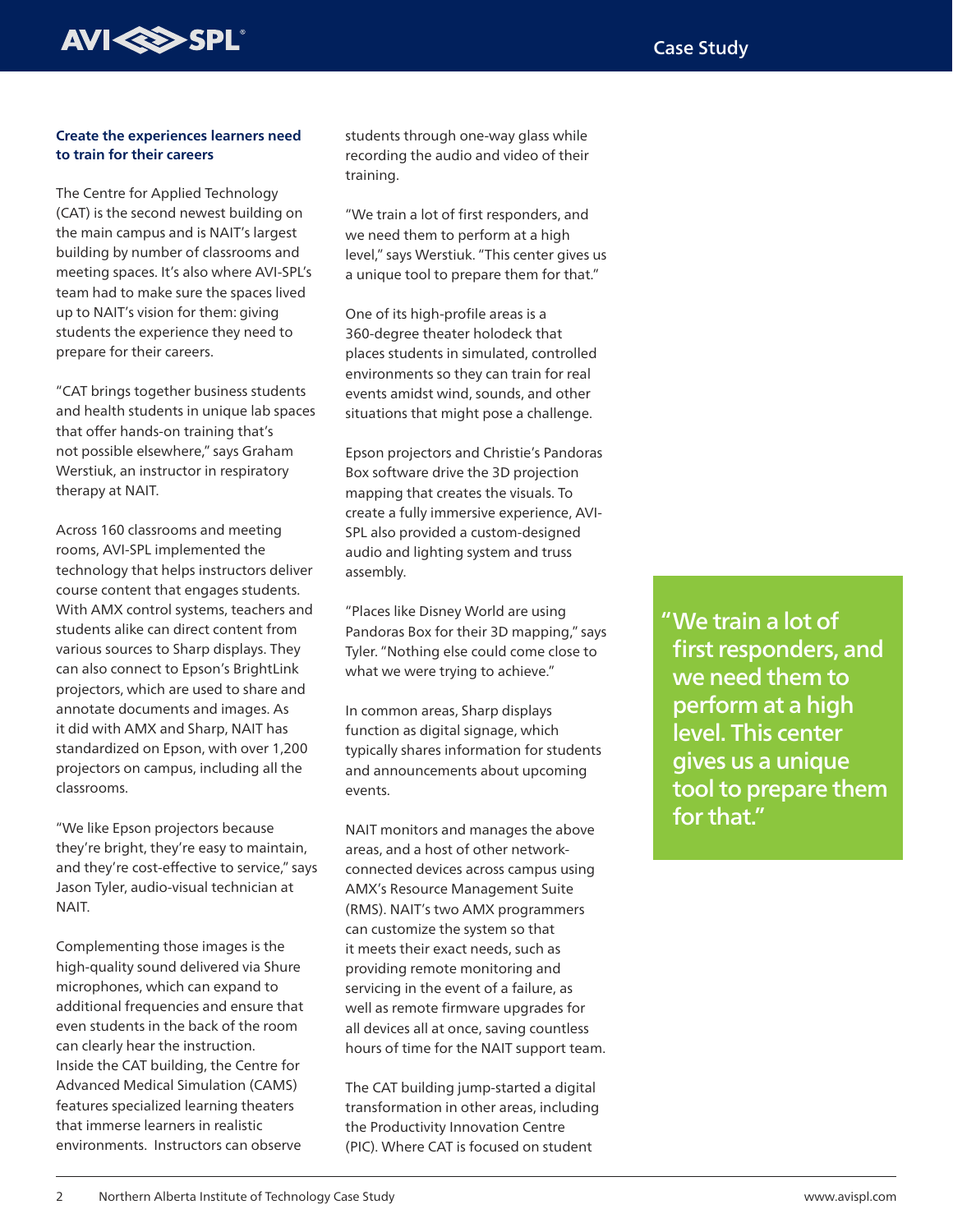

education, PIC is the first and only NAIT facility that directly serves industry clients. It also hosts events, conferences, and team-building exercises for business and government agencies.

The building's atrium is a bright, open meeting space that contains the 4x4 Barco UniSee wall that meets NAIT's requirements for a seamless video wall image. Community Entasys line arrays provide high-quality sound for the atrium, and the entire system is controlled by an AMX control system.

The PIC building provides a high-end experience during events that may include anywhere from 20 to 400 people. It also offers industry-leading corporate training and applied research opportunities. For all of those reasons, PIC needs high-impact technology so that presenters and teachers are easily seen and heard by attendees and learners.

"A lot of the equipment is geared toward specific industries," says Tyler. "We have to meet their needs and allow them to train in proper ways."

Within PIC is the Centre for Applied Disaster and Emergency Management (CADEM). Industry professionals use the CADEM lab and its simulation technology to learn best practices and train municipalities and other focus groups for the emergency management of disasters like floods and wildfires. It's also an active control room for emergency events.

Powering CADEM's experience are AMX control systems, including a 22" wideformat touch panel found in the control room. Using this system, instructors send relevant information to multiple displays, cameras, and audio devices within the room. Sharp interactive 4K monitors, installed both as touch tables as well as wall-mounted displays, are provided at various stations throughout

the space. A 5x2 NEC video wall is at the heart of the CADEM workspace, providing a main display that can replicate the images shown on the touch tables.

A separate control room allows for monitoring and control of the space, and two breakout/debrief rooms are connected via the AV system to allow for discussion between operators and participants during and after the simulation session.

A Crestron NVX distribution system provides interconnectivity for all AV signals between the various areas and stations for CADEM, with over 50 NVX endpoints connected to allow for maximum flexibility and routing of the signals.

Challenges are always a part of every project, and with one of this scale, the main challenge was time. Sometimes construction delays or inclement weather would add to the pressure, but AVI-SPL's team came through to meet the deadline.

"Every time we've worked with AVI-SPL they've been able to overcome those challenges, whether it's bringing on more staff or working overtime," says Tyler. "AVI-SPL is the highest quality company we've worked with here at NAIT"

Well after integration, AVI-SPL continues to support the entire CAT building and be the first to respond to any technology issues.

"AVI-SPL is fantastic with their service," says Tyler. "If we have a piece of equipment go down in a room, we can pick up the phone and they've got a product being shipped that day. I couldn't have better support."

#### **An energy unlike any other**

When the CAT building first opened, it was the first academic space on campus AVI-SPL is the " highest quality company we've worked with here at NAIT."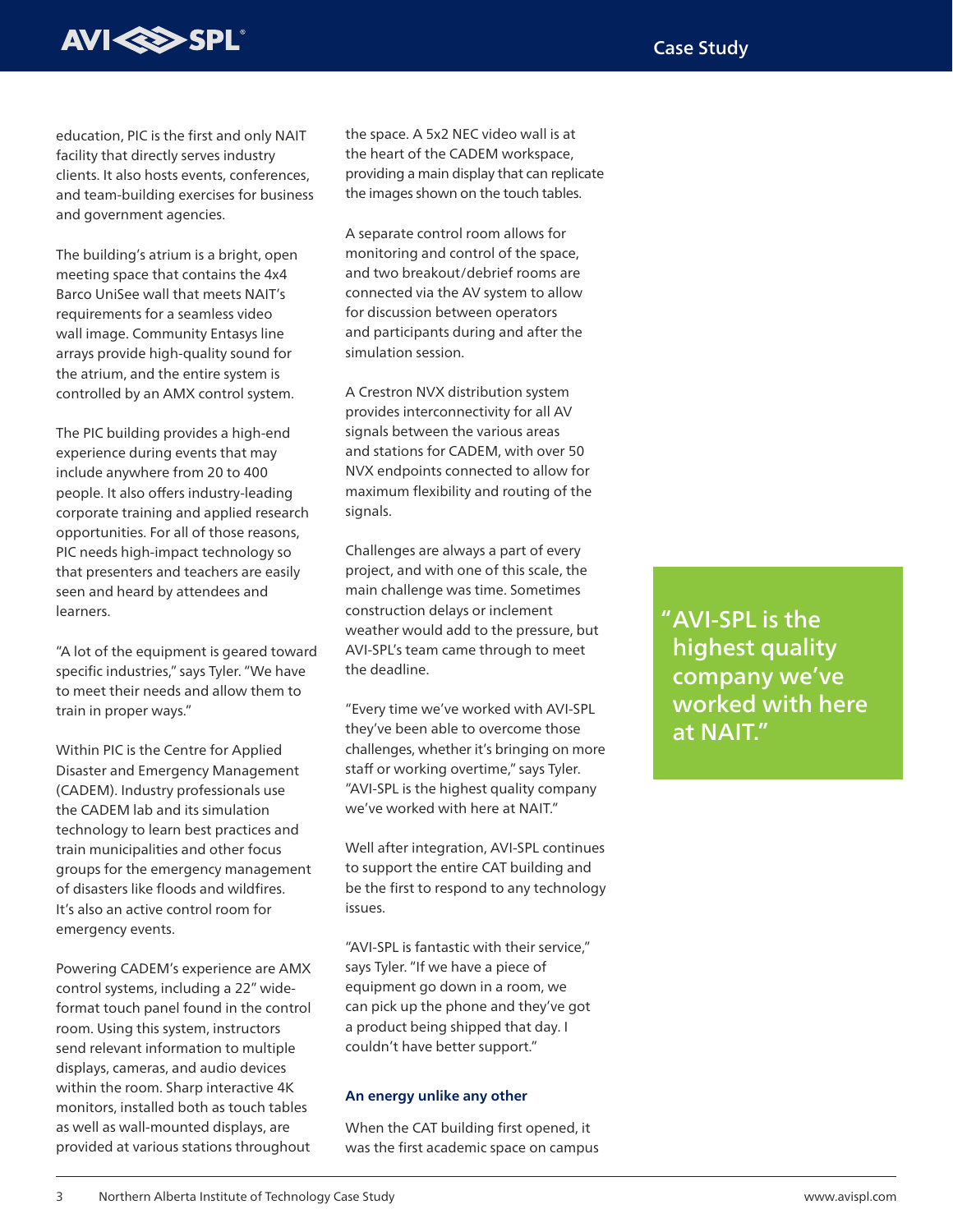

where students from different schools could interact. And based on their reaction, it was one they'd been waiting for.

"There was an energy in this space that was unlike any I've seen on campus," says Hicks.

That kind of positive engagement extends to the classrooms, where the combination of solutions gives the instructors an extra level of interaction with students. Students connect with their devices and interact with what the instructors are doing from the podium or lectern.

"They've had a great response to the classroom technology," says Hicks. "Our instructors are achieving things they didn't think they could do, especially when it comes to student engagement."

Over at the Productivity Innovation Centre, NAIT is meeting its mandate to meet the needs of industry.

"With the CADEM, we've become the largest and best emergency management lab in Canada," says Tyler. "We've had multiple industry professionals come in and say they've been blown away by the technology."

Clients can use PIC and its services for

applied research and training sessions, as well as events like parties and senior leadership meetings.

With the addition of the new technology, students are getting the kind of hands-on preparation that pays off in real circumstances.

"Students will come back to us after their clinical rotation and say, 'Remember that simulation we did? Well, the next week I experienced exactly that,'" says Werstiuk. "It's exciting to be able to put students through experiences they can't get anywhere else."

# At A Glance

#### **Organization**

Northern Alberta Institute of Technology (NAIT)

## **Location**

Edmonton, AB, Canada

### **Market**

Higher Education

#### **Solutions**

Crestron, NEC, Barco, Epson, Sharp, Shure, AMX

#### **About AVI-SPL**

AVI-SPL is a digital workplace services provider that works with organizations globally to improve team collaboration and unlock new business value. We are the largest provider of collaboration technology solutions, which includes our award-winning managed services. AVI-SPL's highlytrained team works hand-in-hand with organizations worldwide – including over 80% of Fortune 100 companies – to strategize, design, deploy, manage, and support AV and UC solutions that are simple to use, scalable, serviceable, and measurable to ensure business objectives are achieved.

**Featured Partners**